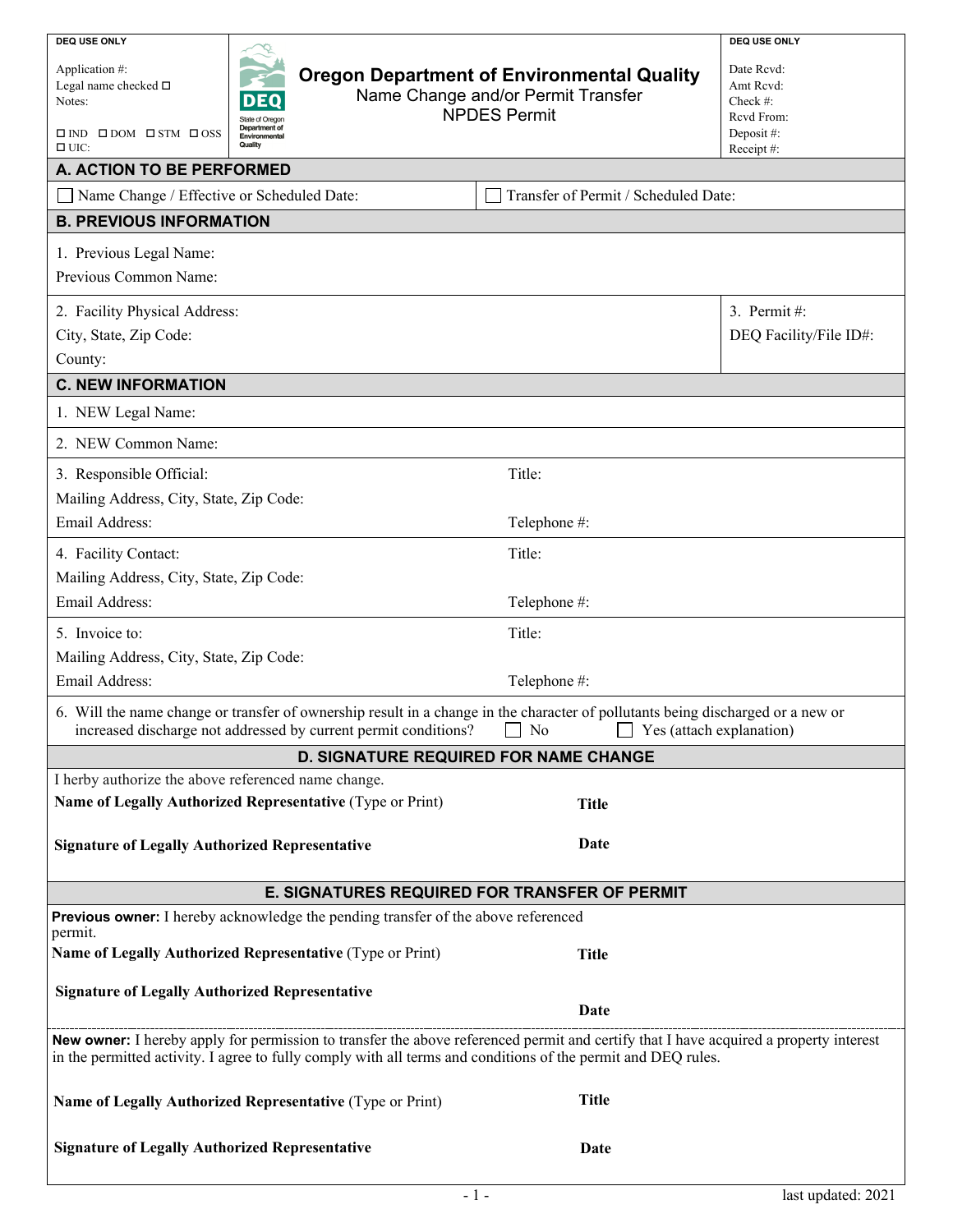# **NAME CHANGE AND/OR TRANSFER INSTRUCTIONS**

#### **A. ACTION TO BE PERFORMED**

Check the appropriate box to indicate a name change and/or permit transfer.

- ♦ For a *name change*, provide the effective or scheduled date of the name change. Please note that for name changes, DEQ prefers to process your request after the name has been legally changed to avoid incorrectly modifying its files should the change not occur.
- ♦ To *transfer a permit* to a new owner, provide the date on which you want the transfer to occur. Transfer will not occur until DEQ has received the appropriate signatures and fee and reviewed the transfer information. Approval of a transfer may take up to 30 days to process.

### **B. PREVIOUS INFORMATION**

- 1. Enter the previous legal name and common name of this facility or operation if different than the legal name.
- 2. Enter the facility's physical address (physical location, not mailing address), including city, state, and zip code.
- 3. Enter the DEQ permit number and facility file number (also known as the site ID number; this number may be found on the first page of your permit).

## **C. NEW INFORMATION**

- 1. Enter the new legal name. This name will appear on the permit and must be the **legal** Oregon name (for example, Acme Products, Inc.) or the **legal** representative of the company if the company operates under an assumed business name (for example, John Smith, dba Acme Products). The name must be a legal, active name registered with the Secretary of State - Corporation Division unless otherwise exempt by regulation (503-986-2200 or [http://sos.oregon.gov/business/Pages/register.aspx\)](http://sos.oregon.gov/business/Pages/register.aspx).
- 2. Enter the new common name of this facility or operation if different than the legal name.
- 3. Enter the name, telephone number, and e-mail and mailing addresses of the Responsible Official. The Responsible Official is the person that receives official correspondence from DEQ, such as renewal notices or notices of noncompliance, and may be contacted if there are questions about this application.
- 4. Enter the name, telephone number, and e-mail and mailing addresses of the Facility Contact if different from the Responsible Official. The Facility Contact is the person located at the facility that has specific knowledge of the facility or operation under permit (for example, the treatment plant operator), and may be contacted if there are specific questions about this application.
- 5. Enter invoicing information for billing purposes if different from new legal name (for example, "Invoice To: Business Office").
- 6. Complete as indicated. Attach an explanation if changes are being made to the discharge regulated by the current permit.

# **D. SIGNATURE REQUIRED FOR NAME CHANGE**

The signature of a legally authorized representative must be obtained before DEQ will change the name of a permittee.

# **E. SIGNATURES REQUIRED FOR PERMIT TRANSFER**

The signatures of legally authorized representatives from the previous owner and new owner must be obtained before DEQ will transfer a permit. If the previous owner is not available, DEQ will accept a bill of sale or other proof that the new owner has acquired a property interest in the permitted activity.

#### **Definition of Legally Authorized Representative:**

Please also provide the information requested in brackets *[ ]*. For NPDES permits, see 40 CFR § 122.22 for more detail.

- ♦ **Corporation** president, secretary, treasurer, vice-president, or any person who performs principal business functions; or a manager of one or more facilities that is authorized in accordance to corporate procedure to sign such documents.
- ♦ **Partnership** General partner *[list of general partners, their addresses and telephone numbers]*
- ♦ **Sole Proprietorship** Owner(s) *[each owner must sign the application]*
- ♦ **City, County, State, Federal, or other Public Facility** Principal executive officer or ranking elected official
- ♦ **Limited Liability Company** Member *[articles of organization]*
- ♦ **Trusts** Acting trustee *[list of trustees, their addresses and telephone numbers]*

### **FEE AND APPLICATION SUBMITTAL**

The fee for a name change and/or permit transfer can be foun[d https://www.oregon.gov/deq/Rulemaking%20Docs/340-045-](https://www.oregon.gov/deq/Rulemaking%20Docs/340-045-0075WQFeeTables.pdf) [0075WQFeeTables.pdf.](https://www.oregon.gov/deq/Rulemaking%20Docs/340-045-0075WQFeeTables.pdf) Please check with agent for payment submittal information.